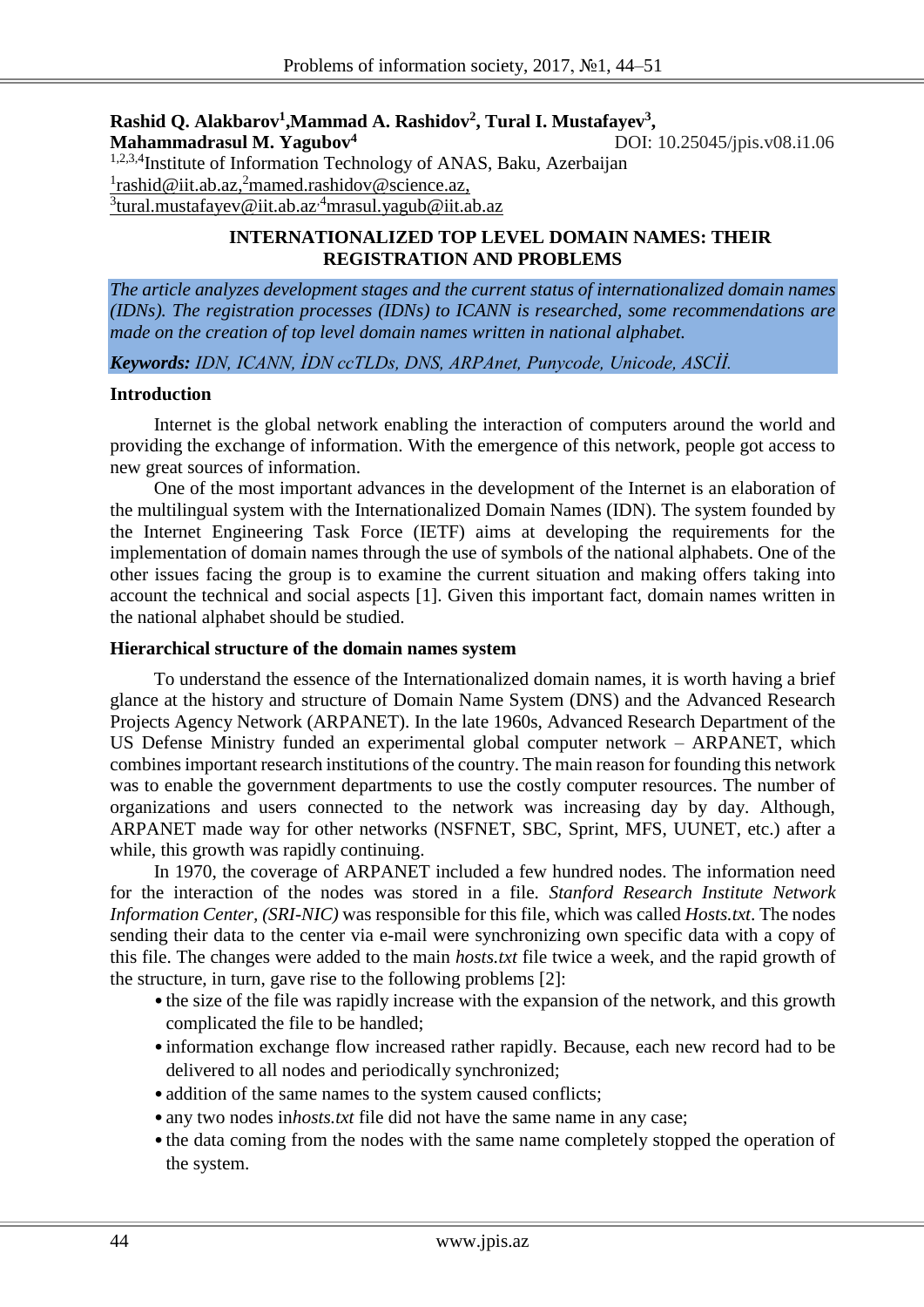Accordingly, the structure created by ARPANET was morally outdated and the need for the establishment of a new system emerged. In 1983, researcher of the University of California (USA) Paul Mockapetris designed the Internet Domain Names System and developed *DNS,* which is currently being used, together with researcher of the Information Sciences Institute (USA) Jon Postel.

From January 1985, the registration of common domain names started, and in the same year for the first time, the top-level country codes in Latin were defined for the United States (.*us*), United Kingdom (.*uk*) and Israel (.*il*). In November 2000, sponsored the top-level domains (sTLD) (.mobile, .*travel* etc.) and in November 2009, country codes written in the national alphabet (Bulgaria (.*bg-.бг*) and Georgia (.*ge - .*გე) emerged. Since 2012, the *Internet Corporation for assigned Names and Numbers (ICANN)*has decided to create domain zones without limits, and permitted to establish domain names for geographical areas (lat, .arab), cities (.berlin, .paris, .moscow), brands (.hp, .canon) and topical themes (.sport, .music, .car etc.) [3].

The names on the Internet are of great importance. The name of the web-site, its domain zone and other conditions are of the factors affecting the efficiency of the Internet activity. The name of the website is written in the address window of the Internet browser.

For example, registering the top-level domain names .*baku, .ganja*, and .*sumgait* for big cities as Baku, Ganja, Sumgait and others is one of very important steps. This can motivate the population of these regions to access the virtual world. Furthermore, unofficial competition would occur among regional countries in this regard. This step may also prevent the problems that exist in the registration of domain names in Azerbaijan.

*DNS* is a distributed database. Its structure is hierarchical. This structure allows locally controlling separate sections of the network and at the same time, these segments become accessible over the network due to the use of client-server mechanism. In order to ensure reliability and efficiency for the system, DNS replication and caching is used. So-called *DNS Server* applications are functioning in the server side of the client-server mechanism. These servers contain the data about the domain names and the Internet Protocol (IP) address of all nodes in the segment. The client function is activated in all machines, and prepares and sends DNS requests to the server and delivers the obtained information to the user. The data is hierarchically stored in the DNS servers, and each part of the hierarchy is a subpart of the previous one (Figure 1) [4]. Each domain is the root of subsequently generated subdomain. A symbolic dot (".") is putin the highest part.



Figure 1. Hierarchical *DNS* system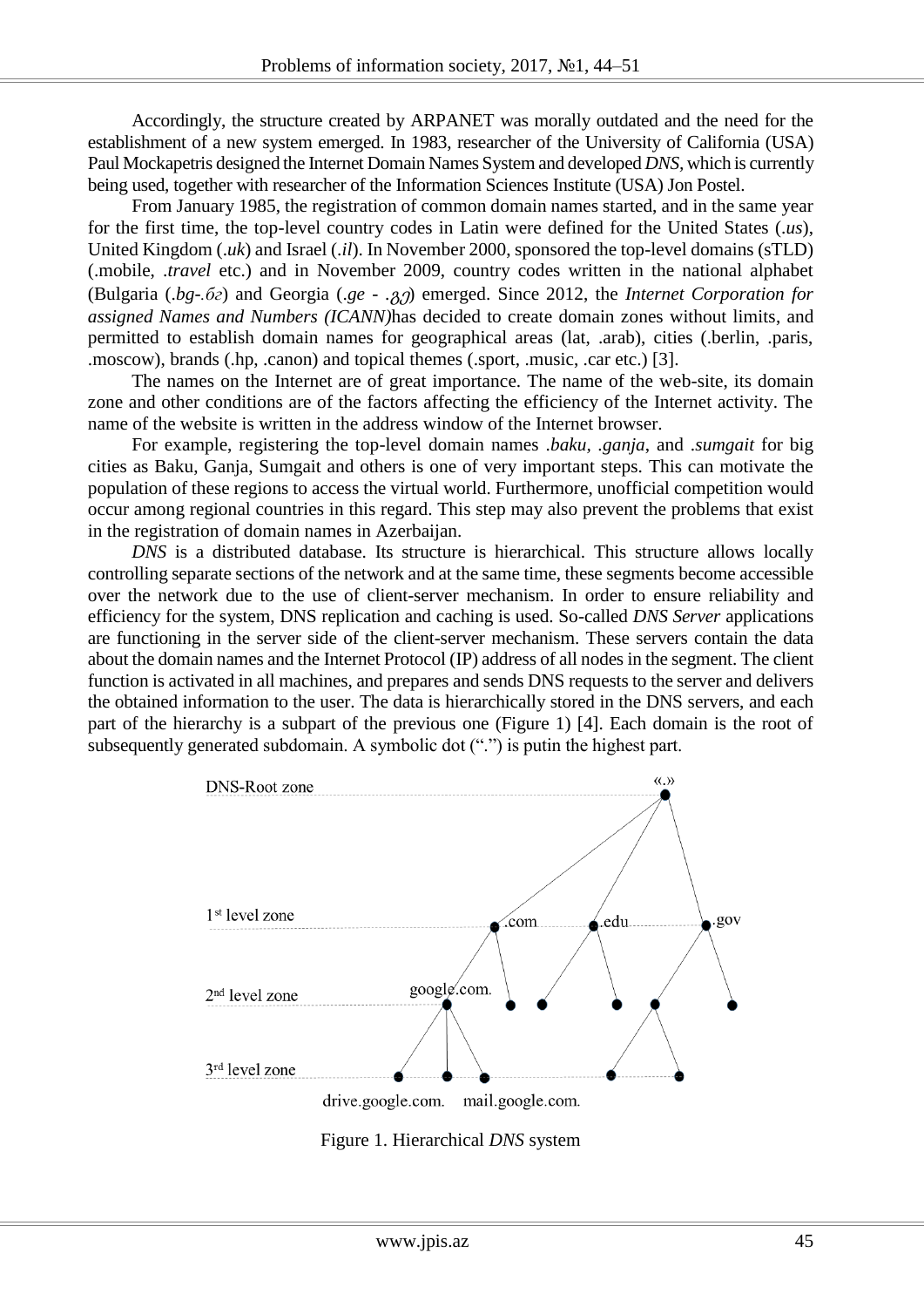The subsequent domains after the DNS root zone are called 1st (top) level domains. In the early use of *DNS,*7 Generic Top Level Domains (*gTLD*) were created:

- .*com* for the registration of commercial entities (e.g., *Hewlett-Packard, hp.com*);
- .*edu* for the educational institutions (e.g., Harvard University, *harvard.edu*);
- .*gov* for the domain names of governmental organizations (e.g., *NASA*, *nasa.gov*);
- *mil* for the domain names of military organizations (e.g., the United States Navy, *navy.mil*);
- *net* formerly used by the organizations to ensure the functioning of the network infrastructure (such as *NSFNET (nsf.net)* and *UUNET (uu.net) like*). Since 1996, it has been accessible for all commercial organizations as .*com* domain;
- .*org* formerly used by non-profit organizations (e.g., *Electronic Frontier Foundation, eff.org*). since 1996, it has been accessible for all commercial organizations in .*net* domain;
- *.int* for the registration of domain names of international organizations (e.g., *NATO, nato.int*).

Each domain or directory can be divided into smaller parts, which are called subdomains. The control of subdomains in DNS can be delegated to another institution. All domains and subdomains are recorded in the indexed for in the database of domain names. Thus, the domains at root zone or any other top-level unifies all the paths going to subdomains [5]. A new zone is generated together with each subdomain (Figure 2).



Figure 2. Hierarchy of subdomain zones

Delegating the control of the subdomains directly to the organizations themselves ensures the implementation of this mission a more convenient way. Hence, the organization controlling the subdomains is taking all responsibility.

Following this principle is very important for Azerbaijan too. The structure generated in this way facilitates the control and the distribution of the responsibility and leads to a more understandable structure. For example, we place an infrastructure of ANAs in the virtual space as a domain and subdomains (Figure 3):

*.az* - top-level domain for Azerbaijan.

*science.az* – an official web page of ANA registered in .*az* domain. The control of this domain and its subdomains to be developed is implemented by the administration of the Institute of Information Technology of ANAS.

*physics.science.az–* subdomain for the Institute of Physics of ANAS. This subdomain and the subdomains to be generated in the future are coordinated by administration of the Institute of Physics.

*nuclear.physics.science.az*- subdomain for the Laboratory of nuclear studies to be established at the Institute of Physics.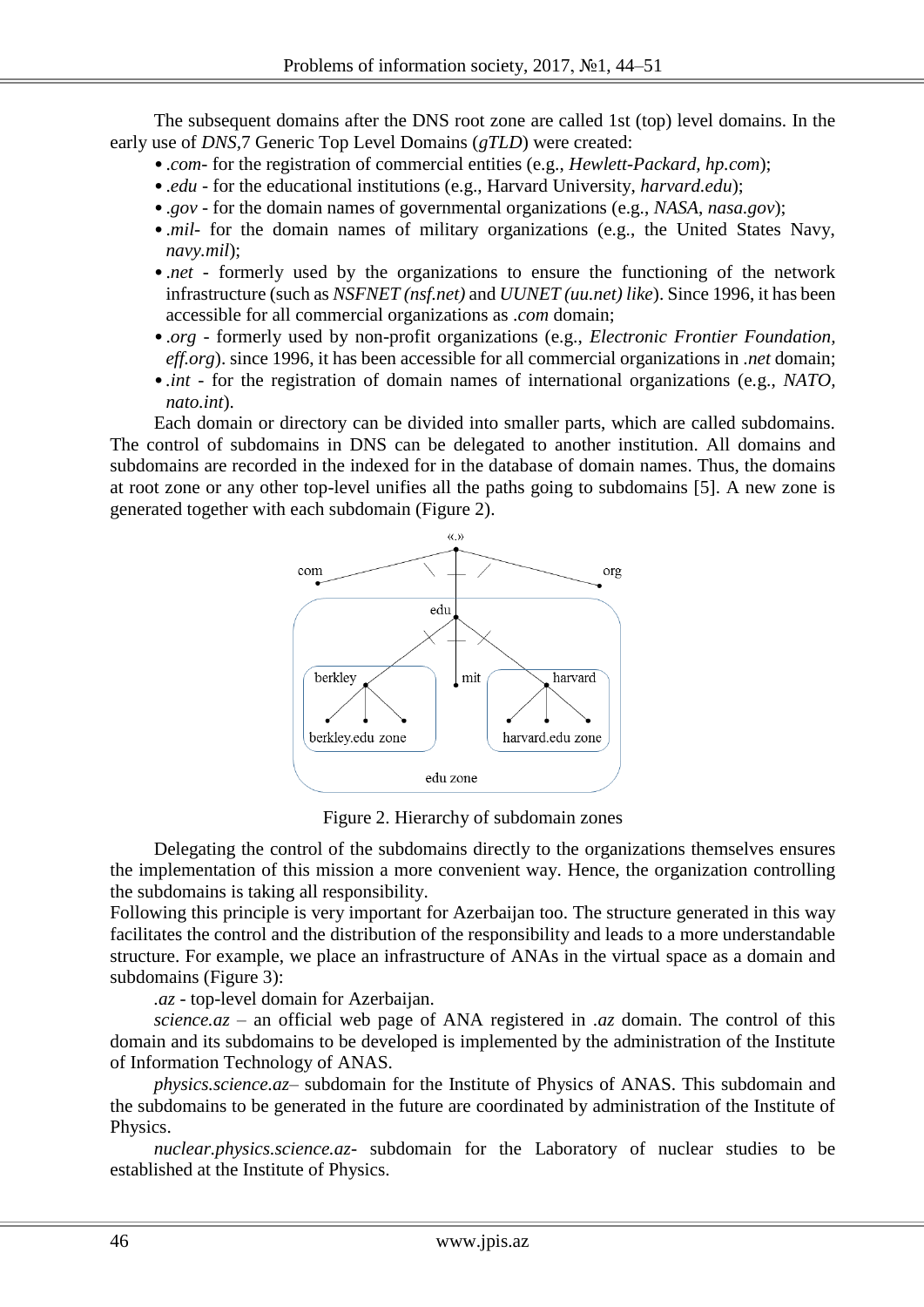*uranium*. *nuclear.physics.science.az*- subdomain to be developed to store the data about the uranium. Obviously, if necessary, the administration of this subdomain may be assigned to any applicable department.



Figure 3. Subdomains of the domain *science.az*

## **The development of the internationalized domain names**

Globalization of the Internet and the diversity of the user profiles urge the domain names to be written in the national alphabet. Domain names written in the national alphabet are the domain names partially or completely written in the Arabic, Cyrillic, Chinese and others scripts, or in the Latin with different characters as the French, German, Azerbaijani and others. The DNS servers, which are used for converting the domain names into the network addresses in order to make the Internet resources accessible, have to use the *American Standard Code for Information Exchange ( ASCII),*and this practical limitation has formed the initial standard for acceptable domain names. According to this standard, the number of *ASCII* characters is 37, and there are uppercase and lowercase Latin letters, figures from 0 to 9 and the symbol "-" [6]. Nationalization of the domain names is the technical solution converting the domain names written in the national languages into *ASCII* text format to be registered with the *DNS* servers. The domain names written in the national alphabet are used only by the software packages and web-browsers capable to work with them and do not require any changes of the Internet infrastructure.

In fact, the Internet has rapidly spread all over the world going beyond the United States, and accordingly, the number of users not knowing the Latin characters began to increase. Due to the fact that the domain names can only be written in Latin letters, there was a serious obstacle to the use of the Internet resources. Obviously, the time came for a major change in the system of domain names. Thus, in December 1996, IDN was proposed by Martin Dürst and implemented in 1998 by Tan Juay Kwang and Leong Kok Yong with the supervision of Tan Tin Wee. After long discussions and protests, the Internationalizing Domain Names in Applications (IDNA) system was adopted as a standard and implemented for a number of top-level domain names [7].

The concept of internationalized domain name in *IDNA* was domain names containing the characters, "*IDNA To ASCII*" algorithm for which could be particularly implemented. In 1999, the *Internet Engineering Task Force (IETF)*developed a new *IDNA* group to replace the current IDNA protocol. In March 2003, *CANN* approved the development of the internationalized domain names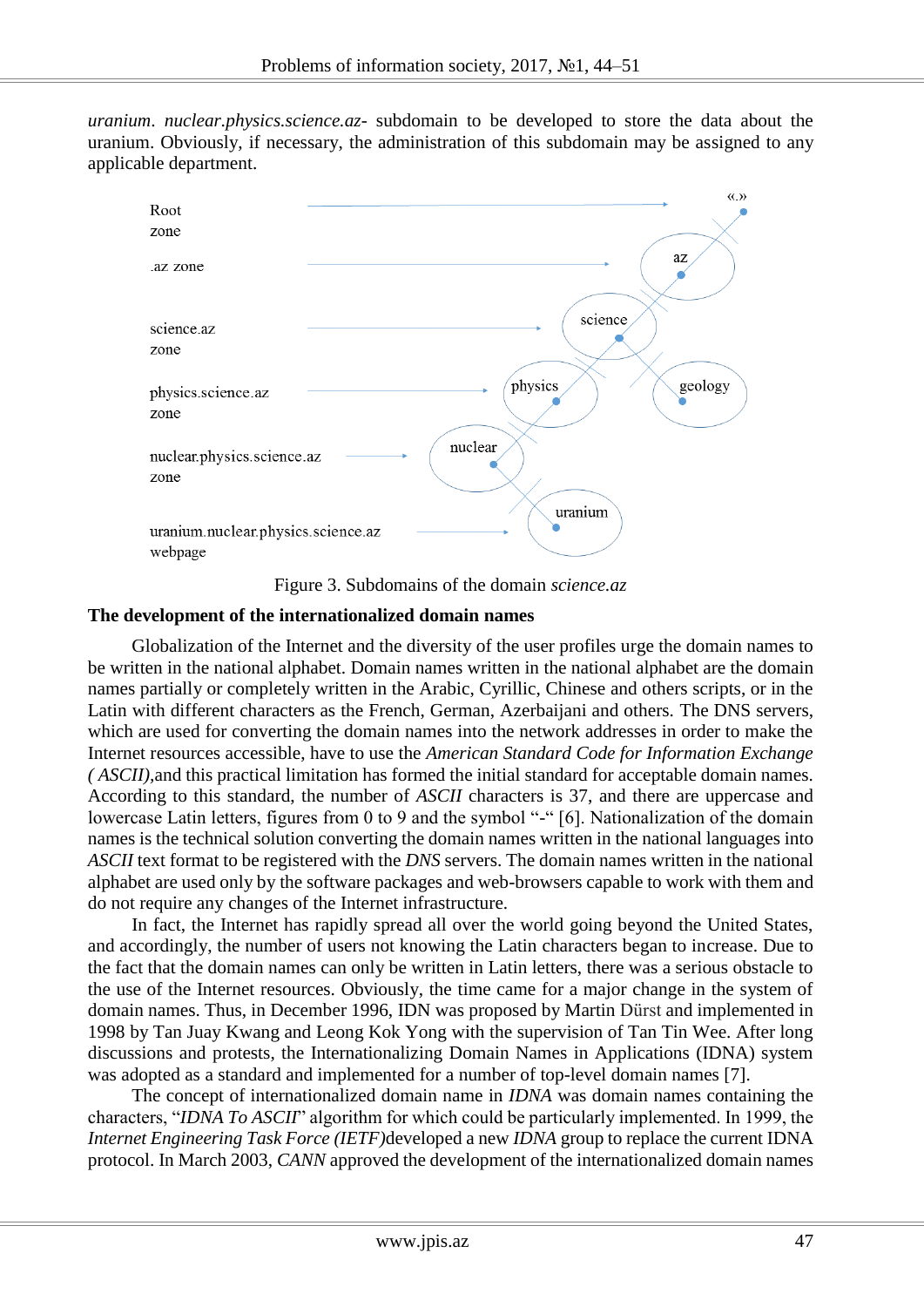in the Internet based on *IDNA* standard. In June of the same year, *country code Top level Domains (ccTLDs*) were installed in *DNS* root zone.

*IDNA* was adopted standard as a mechanism in 2003 for the use of internationalized domain names containing *Unicode* characters. Under this mechanism, domain names were written in Latin characters together with diacritics(ñ, ä orü), or in non-Latin characters (e.g., Arabic, Chinese and Hangul). *ICANN* created a policy for the use of *IDNA* in 2003 on the basis of this system and in the same year registered a domain name .*jp* and some domain names in the subdomains of .*info*in March 2004. Developed policy was improved in November 2004 and in October 2009,*ICANN*adopted an order for the creation of top-level domains in native language scripts. Thus, for the first time, Egypt, Saudi Arabia and Russia registered their country code domains in national scripts in ccTLDDNS servers root zone.

Currently,22 out of top-level domain names placed in the top-level domain zone and widely used are written in the alphabet used in different countries (Figure 4).



Figure 4. Distribution of top-level domain names

Although domain names support Unicode characters, the client programs, such as e-mail and Web-browsers, were limiting the use of these domain names. The problem was not associated with the *DNS* server and software packages, but with the network protocols used by the software packages. Because, the network protocols hosted only ASCII characters for domain names. To overcome these restrictions of the existing base, *IETF's IDNA* working group decided to represent the domain names inproper *ASCII* characters in order to provide the use of IDN in the web-browser and other software tools. *IDNA* defines how the domain names are written in Unicode characters and how they are represented in ASCII-based characters. *IDNA*-enabled applications support writing the domain names with Unicode characters and can use other *IDN* and *ASCII* versions. However, the applications that do not support the *IDNA* standard only require the domain names to be written in *ASCII* characters. Although all the characters are written in *Unicode* standard on computers, they are stored in *IDN DNS* servers based on *ASCII* standard. Punycode method (standardized representation method of Unicode character set) is used to perform the representation between the two standards. *Mozilla 1.4, Opera 7.11*  and*Netspace 7.1*are the early software packages supporting *IDNA* standard. Other application software packages have additional *plugin* to support *IDN*.

*Punycode* is a way to represent *Unicode* with the limited character subset of *ASCII* supported by the *DNS* [7]. For example, "München" (German language spelling of Munich) is encoded as "*xn - mnchen-3YA*" in *ASCII* characters through *Punycode*. This encoding syntax is defined in the document *RFC 3492* of *IETF*. The IDNA methodology encodes only select label components of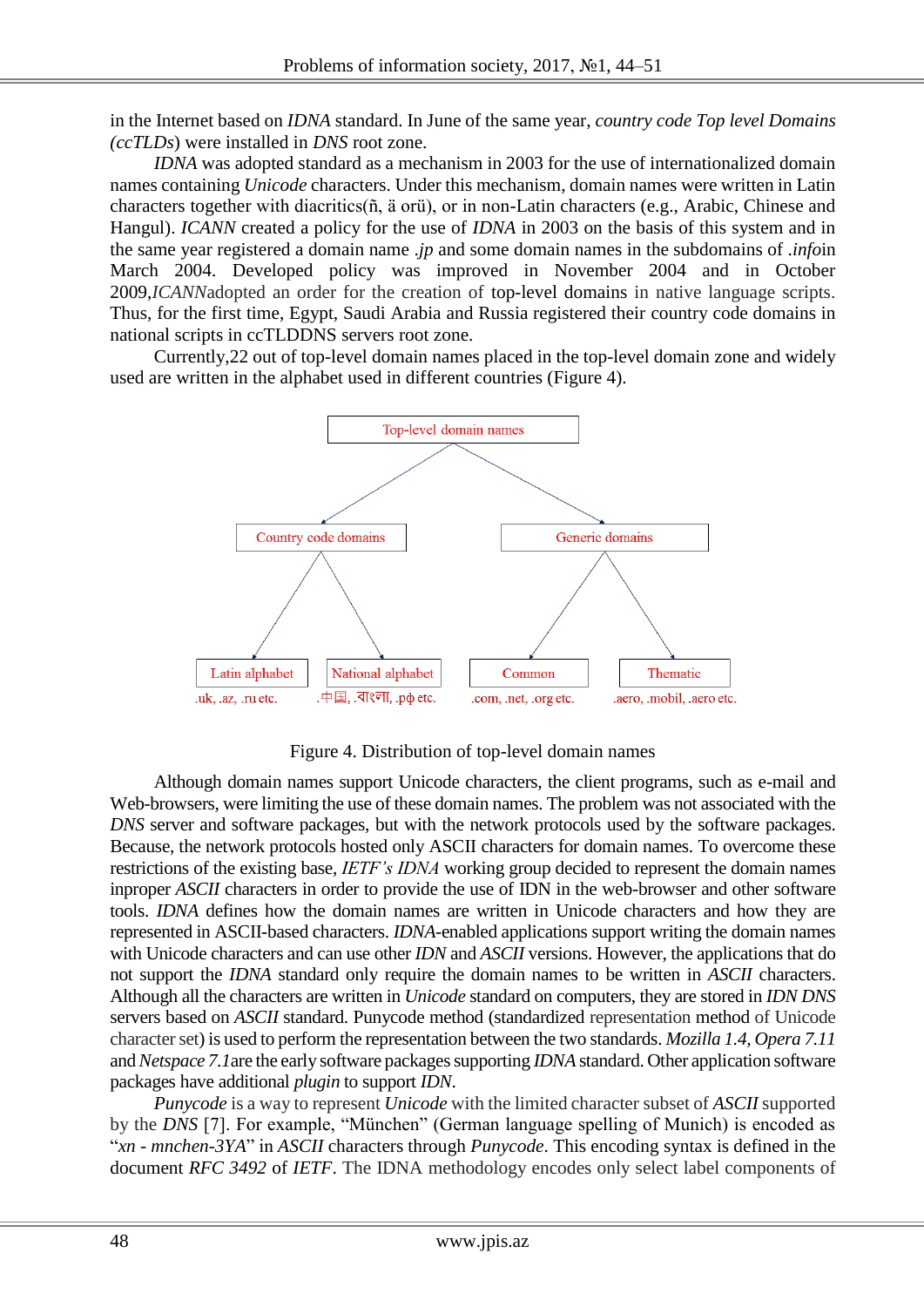domain names in *ASCII* characters and in *Unicode* labels through *To ASCII* procedure (Figure 5). *Punycode* performs the encoding procedure in both directions.



Figure 5. Working principle of *Punycode* algorithm

Currently, to purchase the domain names using the alphabet in top-level domain system .*az* is one of the most pressing issues. Hence, the important steps should be taken by the relevant government agencies for the creation of top-level domain names written in national alphabet and the process must meet international regulations and national legislation.

## **Registration of top-level domain names in** *ICANN*

As we know, at the moment, legal entities and individuals can apply for the registration of second-level domain names. However, only legal entities can apply for the registration of top-level domain names. In addition, *ICANN* simply requires using the non-Latin alphabet for the registration oftop-level domain names written in the national alphabet. That is, none of the characters of the presented top-level domain name cannot be *ASCII* character. For example, if toplevel domain name .*bakı* is *ordered,* it will not be adopted. Because, the letters *a, b* and *c* of the domain name are determined by encoded by *ASCII* characters. The organizations, which cannot order top-level domain name written in national alphabet, can write the domain name in the national alphabetical in the subdomain of existing top-level country code domain. For instance, the domain name *məqalə.ict.az* is encoded by the *Punycode* algorithm and registered in DNS servers as *xn-mqal-v6bd.ict.az* [8].

The purchase of a new top-level domain name is more complicated process. It is important just to comply with the requirements of the registrar accredited by *ICANN* and pay fees. The candidate for the registration of a new *gTLD* domain, in fact, is responsible for the creation of a new registry and for the control of a part of the Internet infrastructure. Once ICANN announce the registration period the candidates (only legal entities) for the purchase of a new top-level domain name must be registered at *Application System (TLD Application System - TAS*). Thus, he/she must pay a deposit of 5,000 USD. The application can be filled only after the payment made. In addition to the domain name, the applicant should mention general information about himself/herself and respond to the questions about his/her technical, organizational and financial resources in details. Meanwhile, the fee (180,000 USD) required by ICANN must be paid in order to start the evaluation process.

Furthermore, the explanation of this name in English must be indicated in the application form when purchasing internationalized domain name. After the submission period, ICANN publishes the orders ready for the evaluation with the data about the candidates within two weeks. The orders go through several stages as follows for the final decision (Figure 6) [9]: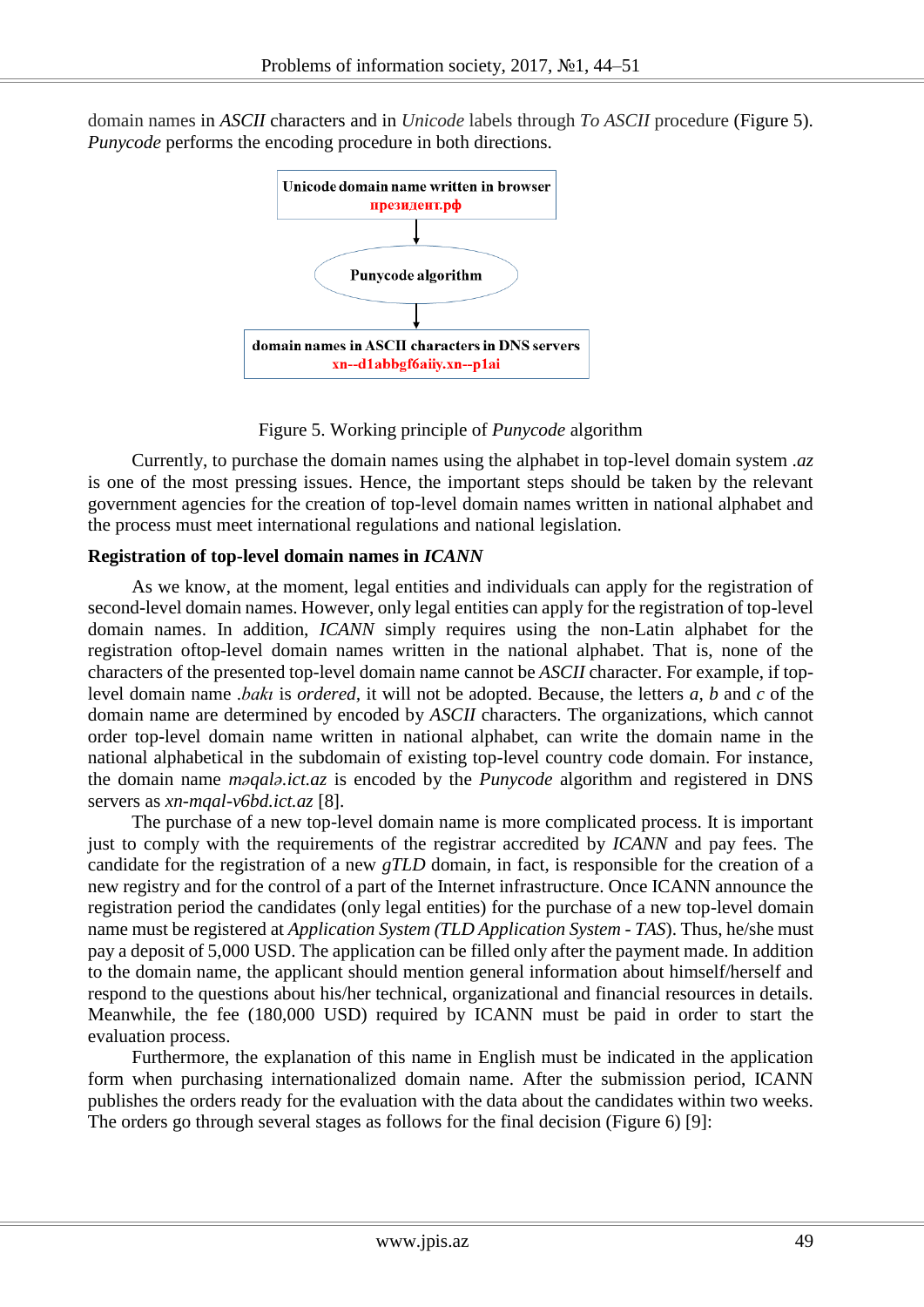- order submission period –a new top-level domain order must be prepared and submitted in written form before the deadline for the submission of the applications for top-level domain defined by ICANN;
- administrative check of completeness complete verification of all information by ICANN based on submitted orders;
- early assessment early assessment of the top-level domain request;
- extensive assessment –when the data about the early assessment is insufficient to decide for or against the applicant, additional research are carried out and the orders are evaluated more broadly;
- dispute resolution any dispute about domain name or any other issue is resolved at this stage;
- submission of objections receiving objections of individuals and entities related to the domains;
- competitiveness once the domain name is submitted to ICANN this organization announces the domain name to the general public, and any legal entities wishing to purchase the domain name may submit a request. At this stage, a matter of competition between one or more legal entities intending to purchase the same domain name shall be resolved [10].

In absence of objections, the assessment process can last 9 months. Otherwise, if the early assessment fails and it is necessary to resolve disagreements, the process can take up to 20 months. After successful completion of all phases of the evaluation process, the candidates sign an agreement with *ICANN* and new domain is undergone the technical inspection before being added to *DNS* root zone. The agreement also includes a membership fee of 6250 USD each quarter [11].

Purchasing top-level domain names for Azerbaijan is recommended. However, the Azerbaijani alphabet contains Latin scripts, originally Azerbaijani letters (e.g., ğ, ə, ü etc.) are also available. However, *.bakı*, *.xəzər*, *.şəki* and others domain names can be obtained.



# Figure 6. The algorithm for the implementation of documents for ICANN internationalized domain names

## **Conclusion**

In recent years, the Internet environment of Azerbaijan experiences qualitative and quantitative changes. Now, not only separate institutions, but also a large number of individuals are developing their personal sites and pages.